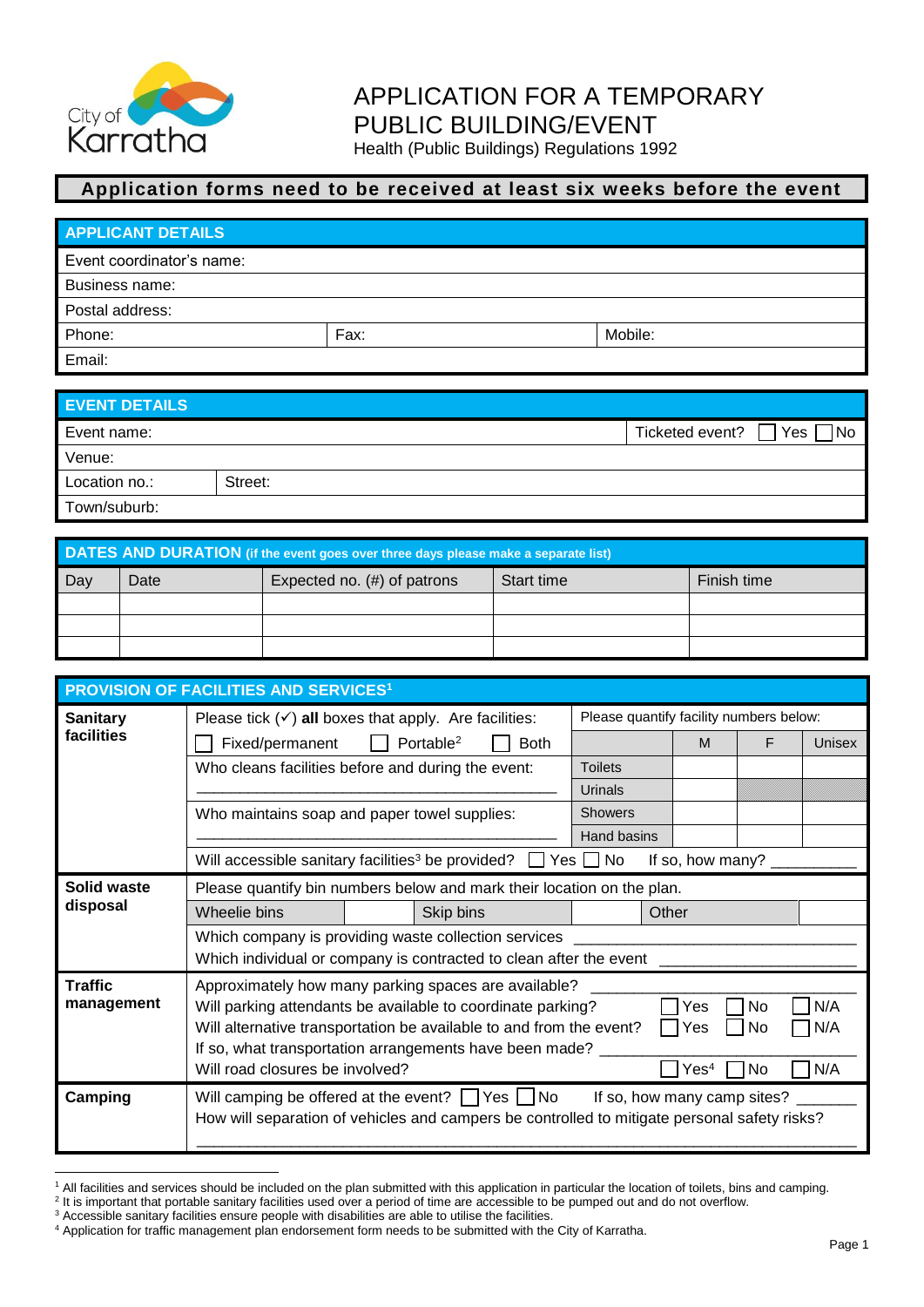| <b>FOOD AND BEVERAGES</b>           |                                                                                                                                                                    |                                                                         |                                                                |                  |  |  |  |
|-------------------------------------|--------------------------------------------------------------------------------------------------------------------------------------------------------------------|-------------------------------------------------------------------------|----------------------------------------------------------------|------------------|--|--|--|
| Food –<br><b>Traders Permit</b>     | $\Box$ Yes $\Box$ No<br>Will food be sold at the event?<br>If yes, please provide details below (if there are more than four food businesses make a separate list) |                                                                         |                                                                |                  |  |  |  |
|                                     | Food business name                                                                                                                                                 | Description of food for sale<br>Registered<br>Contact (incl. phone no.) |                                                                |                  |  |  |  |
|                                     |                                                                                                                                                                    |                                                                         |                                                                | Yes<br> No       |  |  |  |
|                                     |                                                                                                                                                                    |                                                                         |                                                                | No<br>Yes        |  |  |  |
|                                     |                                                                                                                                                                    |                                                                         |                                                                | <b>No</b><br>Yes |  |  |  |
|                                     |                                                                                                                                                                    |                                                                         |                                                                | <b>No</b><br>Yes |  |  |  |
| Beverages-<br><b>Liquor Licence</b> | Is the event liquor licenced?<br>Is free drinking water supplied?                                                                                                  | No<br>Yes<br>Yes<br>l No                                                | If yes, identify area on the plan.<br>How will it be supplied? |                  |  |  |  |

|                                  | <b>INFRASTRUCTURE AND ENTERTAINMENT<sup>5</sup></b>                                                                                                                                     |             |            |                 |                                      |  |       |                                                         |  |           |
|----------------------------------|-----------------------------------------------------------------------------------------------------------------------------------------------------------------------------------------|-------------|------------|-----------------|--------------------------------------|--|-------|---------------------------------------------------------|--|-----------|
| <b>Structures</b>                | Please tick $(\checkmark)$ all boxes that apply.<br>Marquees/tents<br><b>Stages</b><br>Spectator stands<br>Climbing walls<br>Bouncy castles<br>Cinema screens<br>Fencing<br>Other       |             |            |                 |                                      |  |       |                                                         |  |           |
|                                  | Please provide details below (if there are more than four structures make a separate list):                                                                                             |             |            |                 |                                      |  |       |                                                         |  |           |
|                                  | Type of<br>structure                                                                                                                                                                    | Area $(m2)$ | Height (m) |                 | Contact name and number <sup>6</sup> |  |       | Insurance current                                       |  |           |
|                                  |                                                                                                                                                                                         |             |            |                 |                                      |  |       | Yes                                                     |  | No        |
|                                  |                                                                                                                                                                                         |             |            |                 |                                      |  |       | Yes                                                     |  | No        |
|                                  |                                                                                                                                                                                         |             |            |                 |                                      |  |       | Yes                                                     |  | No        |
|                                  |                                                                                                                                                                                         |             |            |                 |                                      |  |       | Yes                                                     |  | No        |
|                                  | Is a structural engineer certificate available?                                                                                                                                         |             |            |                 |                                      |  |       | Yes                                                     |  | No        |
|                                  | Is a contractor allocated to sign off the Statement of Construction?                                                                                                                    |             |            |                 |                                      |  |       | Yes                                                     |  | <b>No</b> |
| <b>Electrical</b>                | Please quantify equipment numbers below and mark its location on the plan.                                                                                                              |             |            |                 |                                      |  |       |                                                         |  |           |
| equipment                        | Portable generating equipment                                                                                                                                                           |             |            | Lighting towers |                                      |  | Other |                                                         |  |           |
|                                  | How will trip hazards from leads be avoided?                                                                                                                                            |             |            |                 |                                      |  |       |                                                         |  |           |
|                                  | Is an electrician allocated to sign off the Certificate of Electrical Compliance?                                                                                                       |             |            |                 |                                      |  |       | Yes                                                     |  | No        |
| <b>Entertainment</b>             | Please tick $(\checkmark)$ all boxes that apply.<br>Amusement rides/equipment<br>Fireworks/pyrotechnic displays                                                                         |             |            |                 |                                      |  |       | △ Animal petting display/zoo △ Public procession/parade |  |           |
|                                  | Please provide further details including contact name/number for person(s) responsible,<br>location/duration, insurance details, WorkSafe approvals and any other relevant information. |             |            |                 |                                      |  |       |                                                         |  |           |
| Noise-                           | Amplified music                                                                                                                                                                         |             | Live band  |                 | Commentary                           |  | Other |                                                         |  |           |
| <b>Regulation 18</b><br>Approval | Main $act(s)$ : _                                                                                                                                                                       |             |            |                 |                                      |  |       |                                                         |  |           |
|                                  |                                                                                                                                                                                         |             | Date(s)    |                 | Start time(s)                        |  |       | Finish time(s)                                          |  |           |
|                                  | Main acts                                                                                                                                                                               |             |            |                 |                                      |  |       |                                                         |  |           |
|                                  | Sound checks/rehearsals                                                                                                                                                                 |             |            |                 |                                      |  |       |                                                         |  |           |
|                                  | Set up                                                                                                                                                                                  |             |            |                 |                                      |  |       |                                                         |  |           |
|                                  | Pack down                                                                                                                                                                               |             |            |                 |                                      |  |       |                                                         |  |           |

l

<sup>&</sup>lt;sup>5</sup> All structures and equipment should be included on the plan submitted with this application in particular the location of stages, marquees, amusements, generators and lighting towers.

 $6$  This person should be able to provide information about the structure such as engineering specifications, wind limitations, maintenance schedule, and insurance validity. The person may be contacted for further information.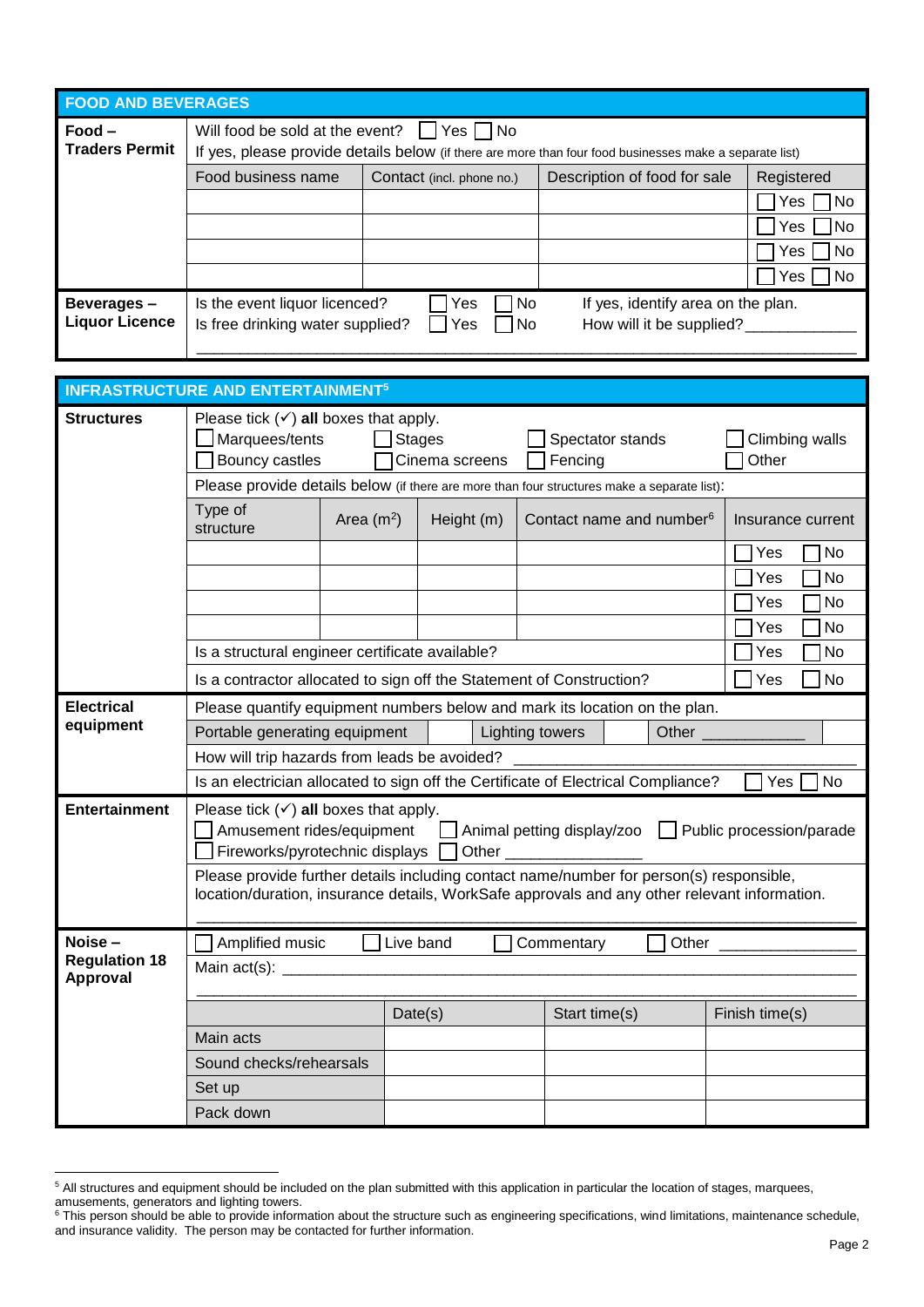| <b>INFRASTRUCTURE AND ENTERTAINMENT<sup>5</sup></b> |                                                                                           |                                      |               |                                                     |  |                |                       |  |
|-----------------------------------------------------|-------------------------------------------------------------------------------------------|--------------------------------------|---------------|-----------------------------------------------------|--|----------------|-----------------------|--|
| Noise -                                             | Other relevant contact information (e.g. promoter, sound system supplier)                 |                                      |               |                                                     |  |                |                       |  |
| <b>Regulation 18</b><br><b>Approval</b>             | Name                                                                                      |                                      | Title/Company |                                                     |  | Contact number |                       |  |
| (cont'd)                                            |                                                                                           |                                      |               |                                                     |  |                |                       |  |
|                                                     |                                                                                           |                                      |               |                                                     |  |                |                       |  |
|                                                     | Please tick $(v)$ all boxes that apply to advertisement of the event.                     |                                      |               |                                                     |  |                |                       |  |
|                                                     | Newspaper                                                                                 | Social media<br>Letter drop<br>Radio |               |                                                     |  |                |                       |  |
|                                                     | Signage<br>Other                                                                          |                                      |               |                                                     |  |                |                       |  |
|                                                     | What is the proposed max. noise level at any point 30m from the speakers?<br>$dBA^7$      |                                      |               |                                                     |  |                |                       |  |
|                                                     | S<br>N<br>Approx. distance to residential                                                 |                                      |               |                                                     |  |                | W                     |  |
|                                                     | properties (meters) <sup>8</sup>                                                          |                                      |               |                                                     |  |                |                       |  |
|                                                     | Are private residences located within a 500m radius of the event?                         |                                      |               |                                                     |  |                | N <sub>o</sub><br>Yes |  |
|                                                     | If yes, advisory notices need to be submitted to us before distribution and must include: |                                      |               |                                                     |  |                |                       |  |
|                                                     | Appointed contact person for complaints:                                                  |                                      |               |                                                     |  |                |                       |  |
| Allocated telephone number for complaints:          |                                                                                           |                                      |               |                                                     |  |                |                       |  |
|                                                     | The plan submitted with this application needs to show:                                   |                                      |               |                                                     |  |                |                       |  |
|                                                     | Location and orientation of stage                                                         |                                      |               | Location of speakers incl. upper level loudspeakers |  |                |                       |  |

| <b>HEALTH AND SAFETY</b> |                                                                                                                    |                                                   |                                                                                                                                                                            |                 |               |                    |           |  |
|--------------------------|--------------------------------------------------------------------------------------------------------------------|---------------------------------------------------|----------------------------------------------------------------------------------------------------------------------------------------------------------------------------|-----------------|---------------|--------------------|-----------|--|
| <b>Crowd control</b>     | Name of crowd control agent:                                                                                       |                                                   |                                                                                                                                                                            | <b>Officers</b> |               |                    | No. $(#)$ |  |
| and security             | Is a crowd control plan available?                                                                                 |                                                   | <b>No</b><br>Yes                                                                                                                                                           |                 | Crowd control |                    |           |  |
|                          |                                                                                                                    | Please specify how officers will communicate:     |                                                                                                                                                                            | Security        |               |                    |           |  |
| <b>First aid</b>         | First aid post provided?                                                                                           | <b>First aiders</b>                               |                                                                                                                                                                            |                 |               |                    |           |  |
|                          |                                                                                                                    |                                                   | Please specify how patrons will be advised of the first aid location:                                                                                                      |                 |               |                    |           |  |
| <b>Fire</b>              | No. $(#)$                                                                                                          |                                                   | Location                                                                                                                                                                   |                 |               | Signage            |           |  |
| extinguishers            |                                                                                                                    |                                                   |                                                                                                                                                                            |                 |               |                    |           |  |
|                          |                                                                                                                    |                                                   |                                                                                                                                                                            |                 |               |                    |           |  |
| <b>Exits</b>             | No. $(#)$<br>Location                                                                                              |                                                   |                                                                                                                                                                            |                 |               | Width <sup>9</sup> |           |  |
|                          |                                                                                                                    |                                                   |                                                                                                                                                                            |                 |               |                    |           |  |
|                          |                                                                                                                    | Are exit signs illuminated and/or clearly marked? | Yes No                                                                                                                                                                     |                 |               |                    |           |  |
| <b>Smoking zone</b>      | Is the event smoke-free?                                                                                           | 7 Yes                                             | No<br>If no, identify smoking zones on the plan.                                                                                                                           |                 |               |                    |           |  |
| <b>Management</b>        |                                                                                                                    |                                                   |                                                                                                                                                                            |                 | Yes           | <b>No</b>          | N/A       |  |
| plans                    | Has the traffic management plan been endorsed by the City of Karratha's<br>technical services team <sup>10</sup> ? |                                                   |                                                                                                                                                                            |                 |               |                    |           |  |
|                          |                                                                                                                    |                                                   | Has the risk management plan <sup>11</sup> been submitted with this application?                                                                                           |                 |               |                    |           |  |
|                          | Has the emergency evacuation plan <sup>12</sup> been submitted with this application?                              |                                                   |                                                                                                                                                                            |                 |               |                    |           |  |
|                          | Are all attendants aware of the content of the plans and their role?                                               |                                                   |                                                                                                                                                                            |                 |               |                    |           |  |
|                          |                                                                                                                    |                                                   | Briefly describe how an emergency evacuation will be coordinated. Please also specify how<br>communication will be transmitted both between attendants and to the patrons. |                 |               |                    |           |  |
|                          |                                                                                                                    |                                                   |                                                                                                                                                                            |                 |               |                    |           |  |

l

<sup>&</sup>lt;sup>7</sup> Emissions exceeding 100dBA measured as a LA $_{eq(1\text{ minute})}$  will not be granted approval.

<sup>&</sup>lt;sup>8</sup> Environmental Health Services can be contacted on 9186 8555 to request a map highlighting a 500m radius around the event.

<sup>&</sup>lt;sup>9</sup> Under the Guidelines for concerts, events and organised gatherings the optimum width to allow for streaming flows is 2.5m. The location and width of exits should be included on the plan submitted with this application.

 $10$  Application for traffic management plan endorsement form needs to be submitted with the City of Karratha.

<sup>&</sup>lt;sup>11</sup> Australian Standard 4360-2004 Risk management.

 $12$  Australian Standard 3745-2010 Planning for emergencies in facilities.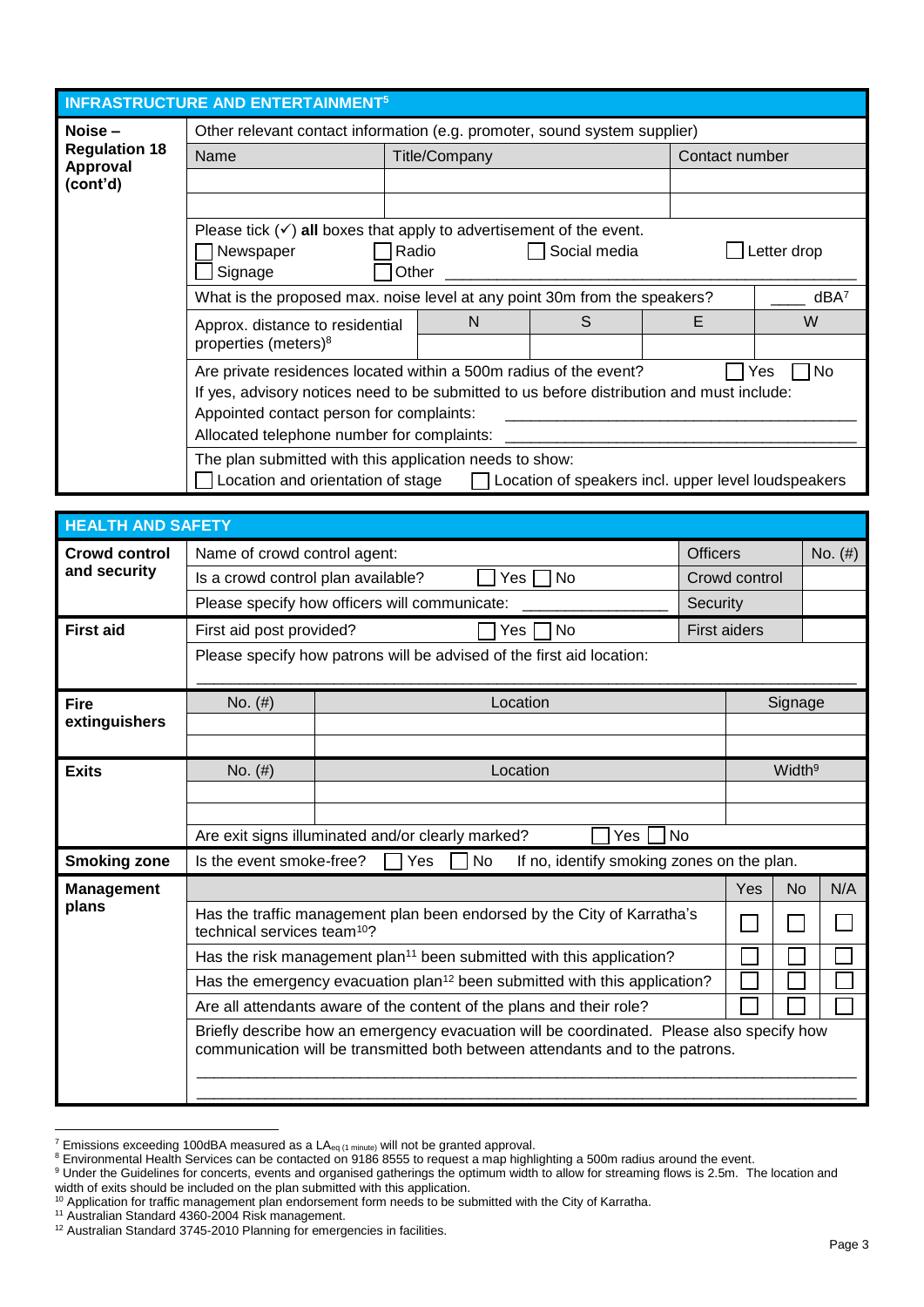| <sup>13</sup> Karratha Leisureplex issue approvals for City of Karratha reserves and buildings.                                                                    |        |
|--------------------------------------------------------------------------------------------------------------------------------------------------------------------|--------|
| <sup>14</sup> Approval to conduct an event that is likely to result in the emission of noise in contravention of the standard prescribed under Regulation 7 of the |        |
| Environmental Protection (Noise) Regulations 1997.                                                                                                                 |        |
| <sup>15</sup> Further information and forms are available at http://karratha.wa.gov.au/roads-footpaths.                                                            |        |
|                                                                                                                                                                    |        |
| Last updated May 2018                                                                                                                                              | Page 4 |
|                                                                                                                                                                    |        |

| Yes<br>No.<br>a liquor licence is obtained through Racing Gaming and Liquor;<br>the liquor licensed area is designated on plans submitted with this application; and<br>a letter of consent has been obtained from the land owner. <sup>13</sup> |                                                                                                                                                                                         |  |  |     |
|--------------------------------------------------------------------------------------------------------------------------------------------------------------------------------------------------------------------------------------------------|-----------------------------------------------------------------------------------------------------------------------------------------------------------------------------------------|--|--|-----|
|                                                                                                                                                                                                                                                  | <b>OTHER AGENCIES TO NOTIFY</b>                                                                                                                                                         |  |  |     |
|                                                                                                                                                                                                                                                  | Please ensure the agencies below have been notified where applicable                                                                                                                    |  |  | N/A |
|                                                                                                                                                                                                                                                  | Have WA Police and Liquor Enforcement Unit been notified about the event?                                                                                                               |  |  |     |
|                                                                                                                                                                                                                                                  | Does the event involve the sale/supply of alcohol? If so, please ensure that:<br>1.<br>2.<br>3.                                                                                         |  |  |     |
|                                                                                                                                                                                                                                                  | Have St John Ambulance and Karratha Fire & Rescue Service been notified about events<br>that are high risk and/or involve road closures?                                                |  |  |     |
|                                                                                                                                                                                                                                                  | Does the event involve fireworks or other pyrotechnic displays? If so, please provide approval<br>number from WA Department of Mines and Petroleum and liability insurance certificate. |  |  |     |
| involved?                                                                                                                                                                                                                                        | Are City of Karratha's Community Services $\Box$ , Waste Services $\Box$ , Leisure Services $\Box$ ,<br>Technical Services or other departments (specify)                               |  |  |     |
|                                                                                                                                                                                                                                                  | Has the venue booking been confirmed?                                                                                                                                                   |  |  |     |

| <b>GENERAL ADMINISTRATION</b>                                                                                                                                                       |     |     |     |  |  |  |
|-------------------------------------------------------------------------------------------------------------------------------------------------------------------------------------|-----|-----|-----|--|--|--|
| Please specify whether the following documentation has been submitted with this application                                                                                         | Yes | No. | N/A |  |  |  |
| A site plan or sketched drawing needs to be submitted and should include detailed<br>information as outlined on page 5 of this form                                                 |     |     |     |  |  |  |
| A certificate of electrical compliance (Form 5) needs to be submitted if electrical systems<br>are installed                                                                        |     |     |     |  |  |  |
| A statement of construction needs to be submitted if a stage, marquee or other structure is<br>erected                                                                              |     |     |     |  |  |  |
| A certificate of currency for public liability insurance needs to be submitted for every event                                                                                      |     |     |     |  |  |  |
| A draft advisory notice needs to be submitted if private residences within a 500m radius will<br>be impacted by noise and the event requires a Regulation 18 Approval <sup>14</sup> |     |     |     |  |  |  |
| An application for traffic management plan endorsement form <sup>15</sup> needs to be submitted if<br>road closures are involved                                                    |     |     |     |  |  |  |
| An emergency evacuation plan needs to be submitted for every event                                                                                                                  |     |     |     |  |  |  |
| A risk management plan needs to be submitted for every event                                                                                                                        |     |     |     |  |  |  |
| If you answered 'no' to any of the above questions, further information should be provided below.                                                                                   |     |     |     |  |  |  |
|                                                                                                                                                                                     |     |     |     |  |  |  |

I/We declare that all details in this form are true and correct.

Signature of applicant Date Date Date Date Date

Once this application has been completed, please return it to the City via any of the below methods.

| ✓ | Email | Scan and email to<br>enquiries@karratha.wa.gov.au  | 具 | Fax       | Fax to<br>08 9185 1626                                                 |
|---|-------|----------------------------------------------------|---|-----------|------------------------------------------------------------------------|
| ᢂ | Mail  | City of Karratha<br>PO Box 219<br>KARRATHA WA 6714 |   | In person | Visit the Administration Office at<br>Welcome Road<br>KARRATHA WA 6714 |

 $13$  Karratha Leisureplex issue approvals for City of Karratha reserves and buildings.

\_\_\_\_\_\_\_\_\_\_\_\_\_\_\_\_\_\_\_\_\_\_\_\_\_\_\_\_\_\_\_\_\_\_\_\_\_\_\_\_\_\_\_\_ \_\_\_\_\_\_\_\_\_\_\_\_\_\_\_\_\_\_\_\_\_\_\_\_\_\_\_\_\_\_

l

<sup>&</sup>lt;sup>14</sup> Approval to conduct an event that is likely to result in the emission of noise in contravention of the standard prescribed under Regulation 7 of the Environmental Protection (Noise) Regulations 1997.

<sup>15</sup> Further information and forms are available at http://karratha.wa.gov.au/roads-fo